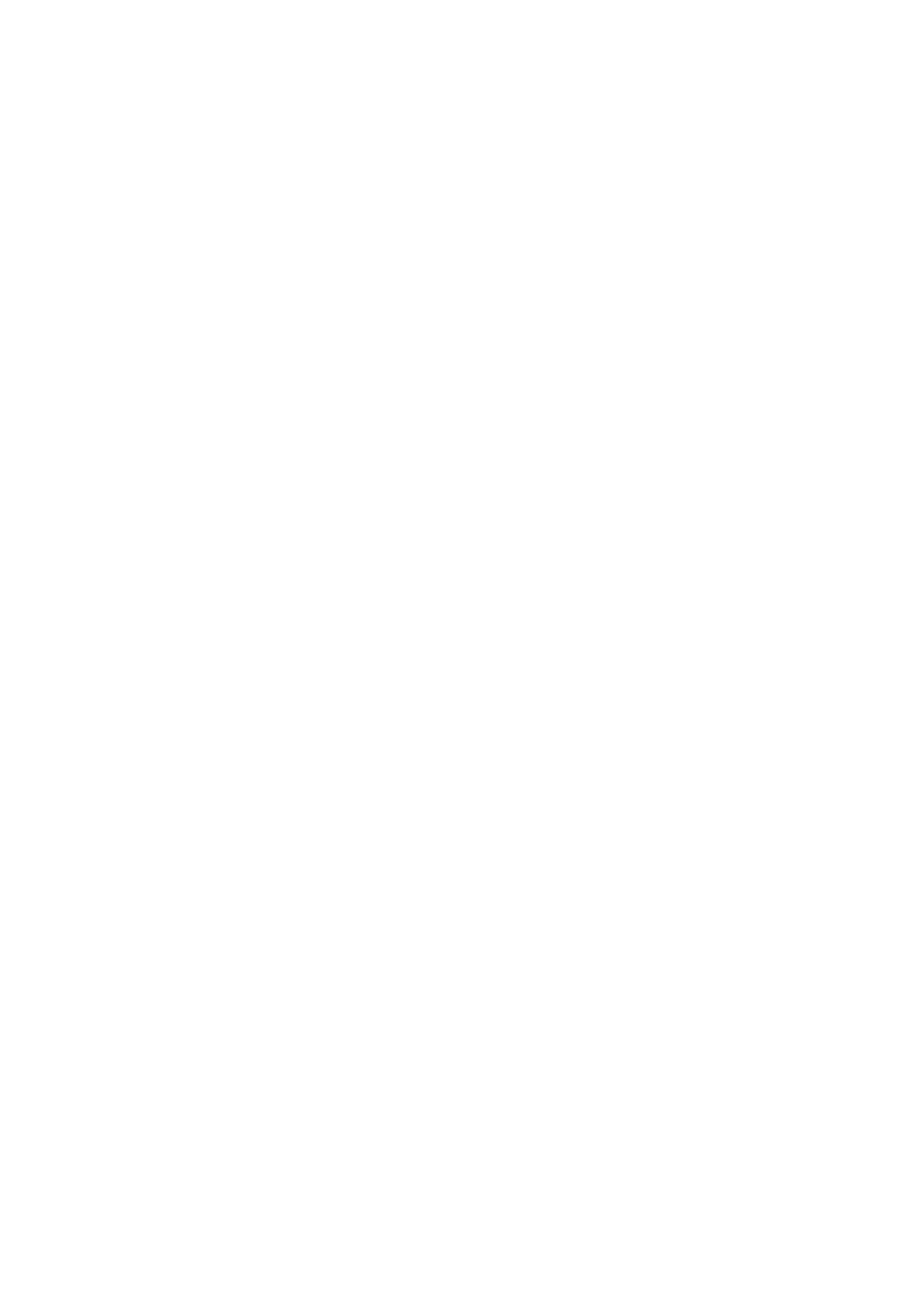# **Palpitations**

*Brenda K. Shelton, DNP, APRN-CNS, RN, CCRN, AOCN®*

- I. Definition (Clementy et al., 2018; Gale & Camm, 2016; Giada & Raviele, 2018)
	- A. Subjective sensation described as heart skipping, fluttering, pounding, or racing
	- B. Uncomfortable awareness of one's own heartbeat
	- C. Disagreeable sensation of throbbing or movement in the chest or adjacent area
	- D. Any rhythm that is not normal sinus rhythm with normal AV conduction
- II. Physiology/Pathophysiology (Gale & Camm, 2016; Giada & Raviele, 2018; Wells & Tonkin, 2016; Wexler et al., 2017; Wilken, 2016)
	- A. Normal: An electrical conduction system coordinates the muscular contractions of the cardiac cycle.
		- 1. An electrical impulse originating in the sinoatrial node of the right atrium stimulates each muscle contraction.
		- 2. The impulse travels through the atria to the AV node in the atrial septum down to the bundle of His and its branches, then Purkinje fibers, stimulating ventricular contraction.
		- 3. During sinus rhythm, the heart rate is in the normal range, the P waves are normal on ECG, and the rate is stable.
	- B. Pathophysiology (see Table 38-1)
- III. Clinical features: Clinical significance of palpitations is dependent on whether they are related to actual changes in cardiac function or an altered sensation of heartbeats with approximately 1% mortality. Up to 15%–22% of complaints never reach a confirmatory diagnosis because of intermittent nature. Palpitations are one of the most common problems of outpatients who seek medical attention. Usually benign, palpitations can occasionally be a manifestation of potentially life-threatening arrhythmia. Cardiac origin is present in 34%–43% of cases (Clementy et al., 2018; Gale & Camm, 2016; Giada & Raviele, 2018; Harskamp et al., 2017; Inayat et al., 2017; Matura et al., 2016; Miranda et al., 2018; Ruzieh et al., 2018; Tokuda et al., 2017; van der Wardt et al., 2017; Wexler et al., 2017; Wilken, 2016; Zhang et al., 2017). A. Etiology (see Table 38-1)
	- 1. Cardiac dysrhythmias causing palpitations occur as primary clinical conditions (e.g., Wolff-Parkinson-White syndrome) or secondary, induced by stressors on the heart (e.g., hypoxia, acidosis). Older adult patients are at greater risk of developing dysrhythmias and consequently palpitations.
		- *a)* Rapid heart rates exceeding 150 bpm indicate dysrhythmias, such as sinus tachycardia, atrial flutter, atrial fibrillation, supraventricular tachycardia, or ventricular tachycardia. The sensation of palpitations may be related to the high heart rate or irregularity of the rhythm.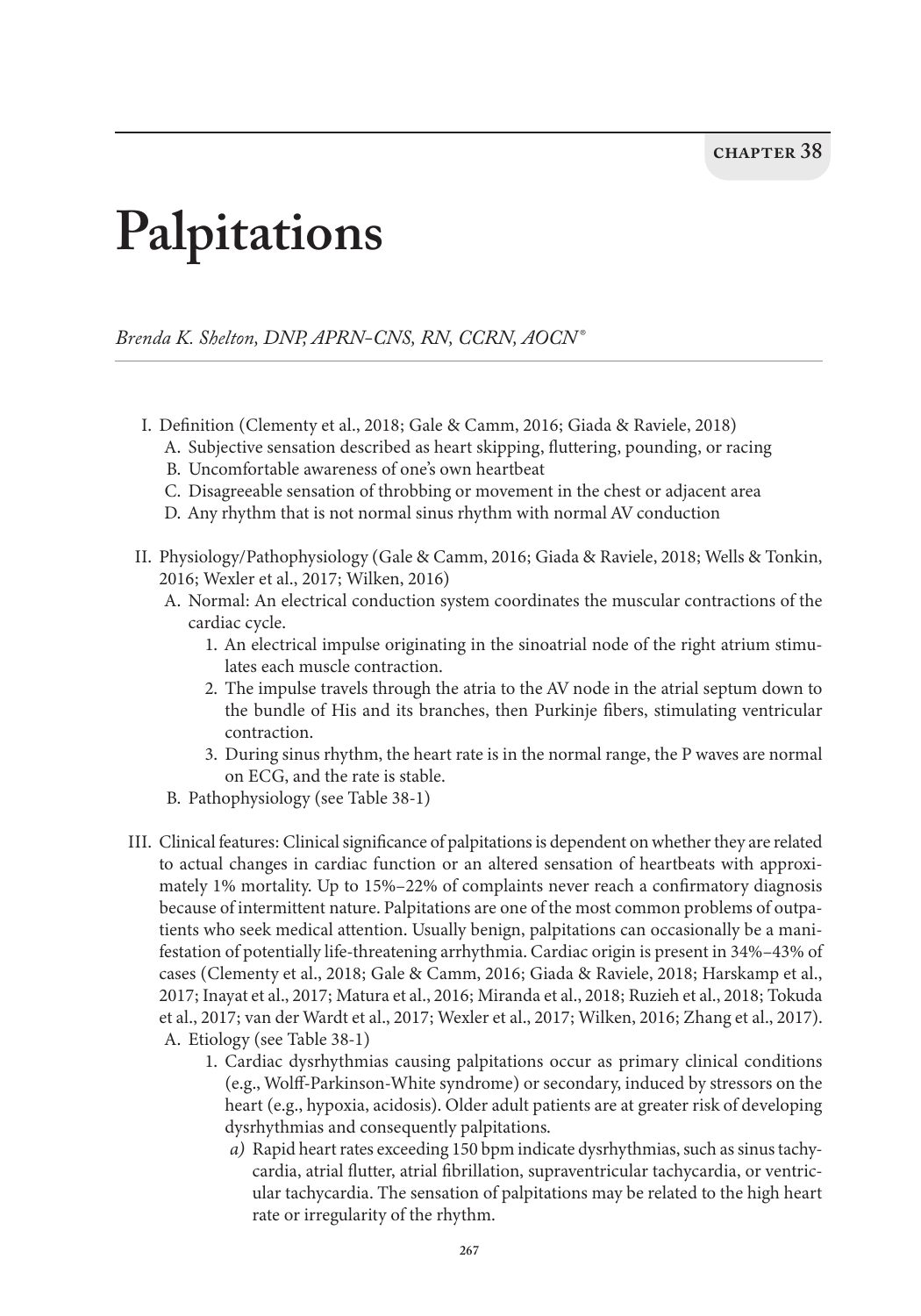| Pathophysiologic<br><b>Mechanism</b>                                                              | <b>Etiology Examples</b>                                                                                                                                                                                                                                                                                                                                                                                 |
|---------------------------------------------------------------------------------------------------|----------------------------------------------------------------------------------------------------------------------------------------------------------------------------------------------------------------------------------------------------------------------------------------------------------------------------------------------------------------------------------------------------------|
| Autonomic dysregulation<br>with altered blood flow and<br>syncope/near syncope                    | Hypertension<br>Musculoskeletal deformities (e.g., pectus excavatum, kyphosis)<br>Orthostatic hypotension: neurologic disease, fibromyalgia, calcium channel<br>blockers, withdrawn hypertensive<br>Pheochromocytoma<br>Retroperitoneal or pelvic disorders (e.g., endometriosis, hematoma, poly-<br>cystic ovary syndrome)<br>Temporal lobe seizures with orthostatic tachycardia<br>Vasomotor syndrome |
| Direct cardiac stimulation                                                                        | Cardiac injury/contusion, tumor involvement<br>Fluid and electrolyte imbalances<br>Hyperthyroidism<br>Stimulant medications/drugs, alcohol, anticholinergics, amphetamines,<br>cocaine, nicotine, caffeine<br>Thiamine deficiency                                                                                                                                                                        |
| Extra-cardiac stimulation of<br>the vagus nerve                                                   | Acidosis<br>Beta-blocker withdrawal<br>Constipation<br>Extreme nausea/vomiting                                                                                                                                                                                                                                                                                                                           |
| Hyperdynamic circulation<br>or increased blood volume                                             | Hypercapnia<br>Hyperthermia<br>Hyperthyroidism<br>Paget disease<br>Pregnancy<br>Renal failure<br>Valvular incompetence                                                                                                                                                                                                                                                                                   |
| Simulation of atrial irrita-<br>bility                                                            | Lung cancer<br>Pleural effusions<br>Pneumonia                                                                                                                                                                                                                                                                                                                                                            |
| Sudden changes in heart<br>rate or rhythm or cardiac<br>movement in the thorax                    | Atrial fibrillation<br>Ectopic heartbeats; premature contractions (e.g., atrial, junctional, ventricular)<br>Exercise<br>Intermittent heart block/bradycardia, ventricular tachycardia                                                                                                                                                                                                                   |
| Sympathetic stimulation<br>(adrenergic surge) with<br>increased automaticity and<br>contractility | Anemia<br>Anxiety<br>Heart failure<br>Hypoglycemia<br>Hypoxemia<br>Panic attack<br>Stimulant medications/recreational drugs                                                                                                                                                                                                                                                                              |

| <b>TABLE 38-1</b><br><b>Pathophysiology and Etiology of Palpitations</b> |
|--------------------------------------------------------------------------|
|--------------------------------------------------------------------------|

*Note.* Based on information from Gale & Camm, 2016; Giada & Raviele, 2018; Wells & Tonkin, 2016; Wexler et al., 2017; Wilken, 2016.

> *b)* Bradycardic dysrhythmias, such as sinus bradycardia or heart block, cause compensatory hyperdynamic cardiac performance and palpitations. Although not exclusively associated with bradycardia, prolonged QT syndrome (congenital or disease or medication induced) can cause both bradycardia and irregular beats with palpitations.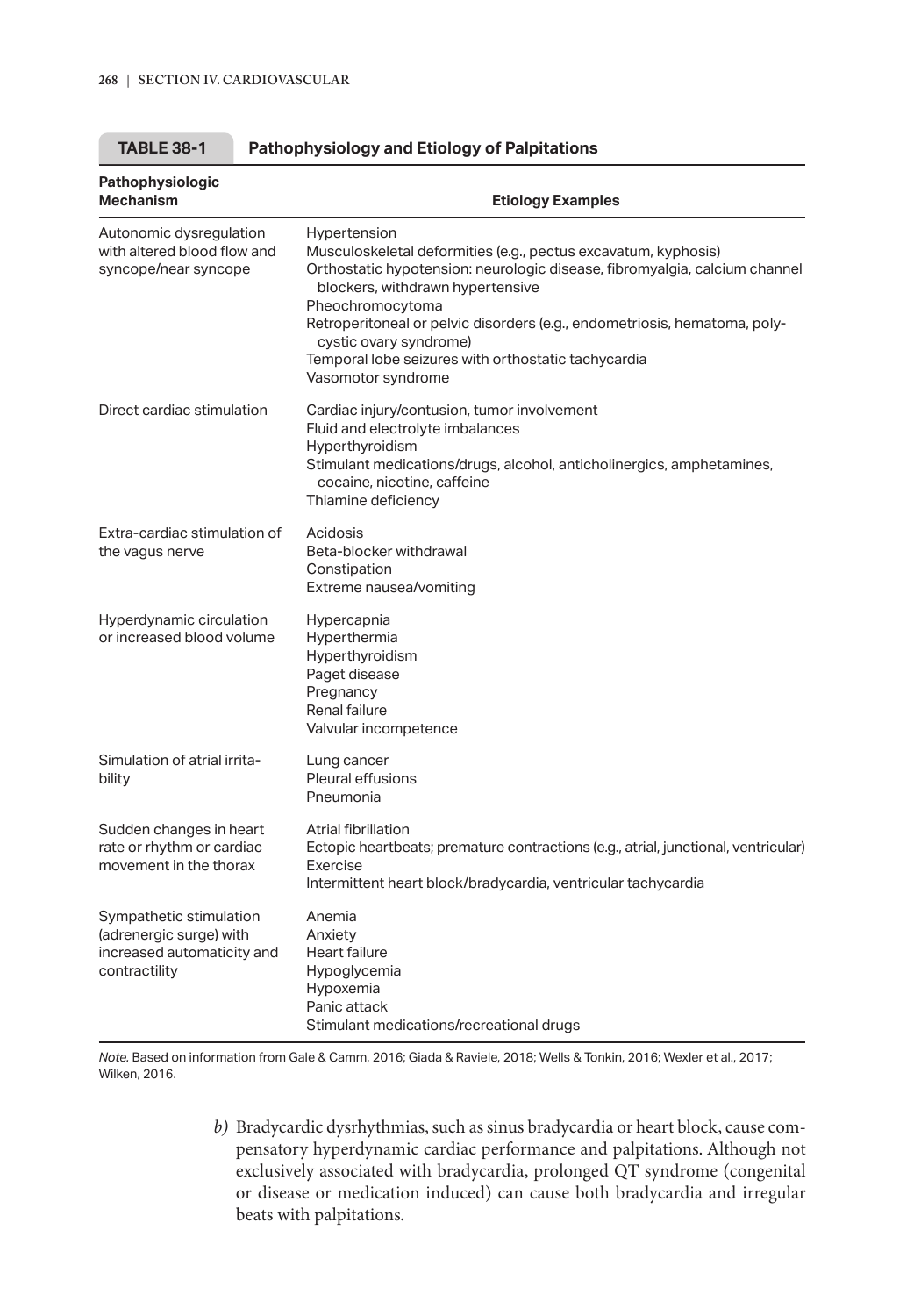- *c)* Intermittent irregular heartbeats, such as premature atrial, junctional, or ventricular beats, and blocked beats, produce irregular cardiac output that can be sensed as palpitations. Slow ventricular response atrial fibrillation also has been associated with palpitations, likely due to its irregularity.
- 2. Structural heart abnormalities and acquired heart pathologies produce turbulent blood flow through the heart, causing the sensation of palpitations.
	- *a)* Inflammatory/infectious heart disorders: Endocarditis, myocarditis
	- *b)* Valvular disorders: Mitral valve (most common)
	- *c)* Displaced devices or sensing wires: Pacemakers, implantable defibrillators
	- *d)* Cardiomyopathy with or without accompanying dysrhythmias; more common with hypertrophic cardiomyopathy
	- *e)* Malignancy involving the heart: Lymphoma, myxoma, sarcomas (e.g., angiosarcoma, Kaposi sarcoma, synovial sarcoma), hepatocellular cancer
	- *f*) Rheumatoid conditions involving the heart: SLE, systemic scleroderma, amyloidosis, relapsing chondritis, advanced Sjögren syndrome
	- *g)* PH
- 3. Blood volume variations
	- *a)* Hypervolemia produces hyperdynamic cardiac performance that can cause palpitations, such as with heart failure, renal failure, SIADH, and pregnancy.
	- *b)* Hypovolemia causes compensatory increased cardiac contractility that can cause palpitations, such as with adrenal insufficiency, nausea and vomiting, hyperglycemia, and hypercalcemia.
- 4. Autonomic dysregulation occurring as a result of a neurologic condition (e.g., neurologic orthostasis) or loss of vascular tone (e.g., sepsis) can cause a near-syncopal syndrome associated with palpitations.
- 5. Sleep deprivation causes heart rate variability that can be felt as palpitations.
- 6. Etiologies with poorly defined mechanisms
	- *a)* Lactose or other food intolerances
	- *b)* Narcolepsy
	- *c)* Athletics: More common in older individuals practicing endurance sports
	- *d)* Postconcussion orthostatic tachycardia
- B. History: Palpitations may be the first or only manifestation of dysrhythmias. A thorough health history can reflect strong risk factors or other previously overlooked signs or symptoms.
	- 1. History of cancer and cancer treatment
	- 2. Current medications: Prescribed (e.g., antidepressant, weight loss medications, antiparkinsonism), over the counter (e.g., allergy/cold medications containing antihistamines), herbals/nutraceuticals
	- 3. History of presenting symptoms: Precipitating factors, onset, location, duration, prodromal or associated symptoms (e.g., dizziness, diaphoresis, nausea), alleviating factors (ask patient if coughing or Valsalva maneuver stops symptoms); symptoms lasting more than five minutes likely have a cardiac origin.
	- 4. Changes in ADLs: Interfering with self-care, influencing perception of QOL
	- 5. Past medical history: Heart defects, mitral valve prolapse, dysrhythmias, implanted cardiac devices, altered blood pressure, angina, MI, palpitations, rheumatic fever, endocarditis, anxiety or panic disorder, syncope, vertigo, seizures, anemia, nutritional changes, infection, electrolyte imbalances, endocrine dysfunction
	- 6. Family history: Heart disease, anemia, orthostasis
	- 7. Social history: Nicotine consumption (e.g., cigarettes, chewing tobacco, pipe smoking), illicit drug use (e.g., amphetamines, marijuana), caffeine intake, energy drink consumption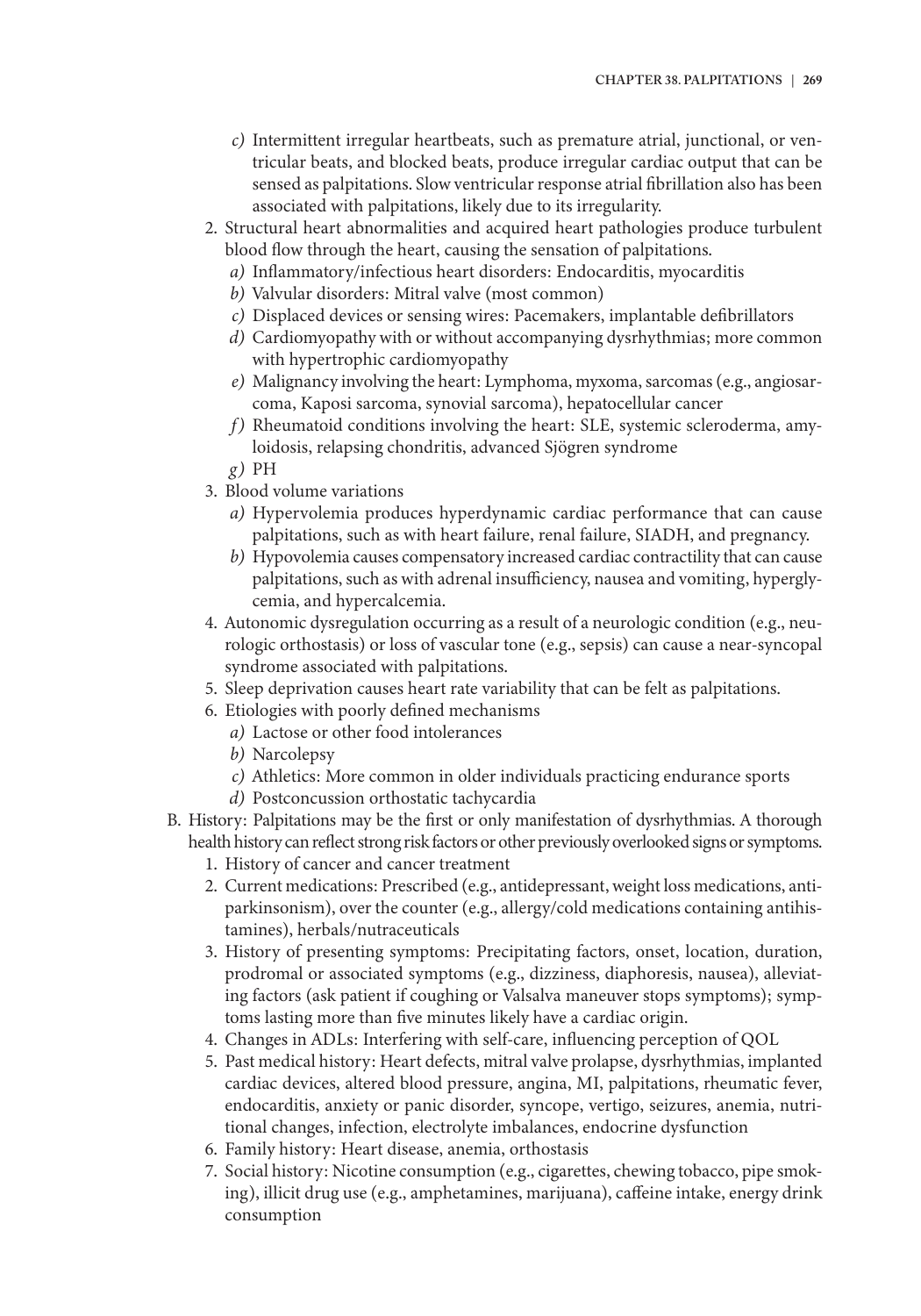- C. Signs and symptoms
	- 1. Sensations and awareness of heart beating, fluttering, skipping, or pounding
	- 2. Chest tightness or discomfort
	- 3. Shortness of breath
	- 4. Presyncope: Nausea, chest discomfort, headache, diaphoresis, palpitations, dyspnea, and paresthesias more likely associated with dysrhythmias
	- 5. Dizziness, vertigo
	- 6. Tinnitus
	- 7. Weakness
	- 8. Anxiety
	- 9. Pounding in neck
- D. Physical examination: Focus on neurocardiac examination. Typically, the patient is not experiencing palpitations during the examination. An examination is useful in defining potential cardiovascular abnormalities and indications of dysrhythmia.
	- 1. Cardiac
		- *a)* Apical heart rate: Fast or irregular
		- *b)* Pulse deficit: Difference in the rate between the apical and radial pulse (radial lower); more indicative of premature beats than a rapid pulse
		- *c)* Pulsus alternans or other irregularity: Variable peripheral pulses indicative of low or inconsistent cardiac output; may indicate heart failure
		- *d)* Heart sounds: Possible gallops or murmurs present in valvular conditions, septal defects, heart failure, MI, pregnancy, or hyperthyroidism
		- *e)* JVD/pulsations: Evidence of heart failure with venous congestion
		- *f )* Peripheral pulse: Increased or decreased heart rate, irregular heart rhythm
		- *g)* Orthostatic heart rate or blood pressure: Heart rate greater than 20 bpm higher value when sitting than when lying down; blood pressure greater than 20 mm Hg lower value when sitting than when lying down
	- 2. Neurologic: Sensory perceptual difficulties exacerbated when sitting or standing (e.g., vertigo, dizziness, tinnitus, presyncope)
		- *a)* Observe patient standing up straight after bending over. This may elicit sensation if related to dysrhythmia.
		- *b)* Observe patient lying down. Sensation may end if related to dysrhythmia.
- IV. Diagnostic tests (Abi Khalil et al., 2017; Giada & Raviele, 2018; Quan, 2019; Reed et al., 2019; Sakhi et al., 2019; Wexler et al., 2017)
	- A. Laboratory
		- 1. CBC to identify anemia and assess blood volume
		- 2. Blood chemistry
			- *a)* Electrolytes to evaluate fluid and electrolyte imbalances that can cause dysrhythmias and to assess blood volume status
			- *b)* BUN and creatinine to assess for kidney disease, risk for fluid excess
		- 3. Thyroid function tests: Free  $\text{T}_4$  (thyroxin) and TSH to assess for thyroid disorders
		- 4. Cosyntropin test to evaluate for adrenal insufficiency
		- 5. Blood cultures to assess for sepsis, as indicated
		- 6. Blood levels of medications known to affect heart rate and rhythm, as indicated
	- B. Radiology: Usually not indicated
	- C. Other
		- 1. ECG rhythm strip in leads II, aVF,  $V_1$ , and 12-lead ECG: Clearly defines a particular portion of the P, QRS, and T waves, intervals, and their directional deflection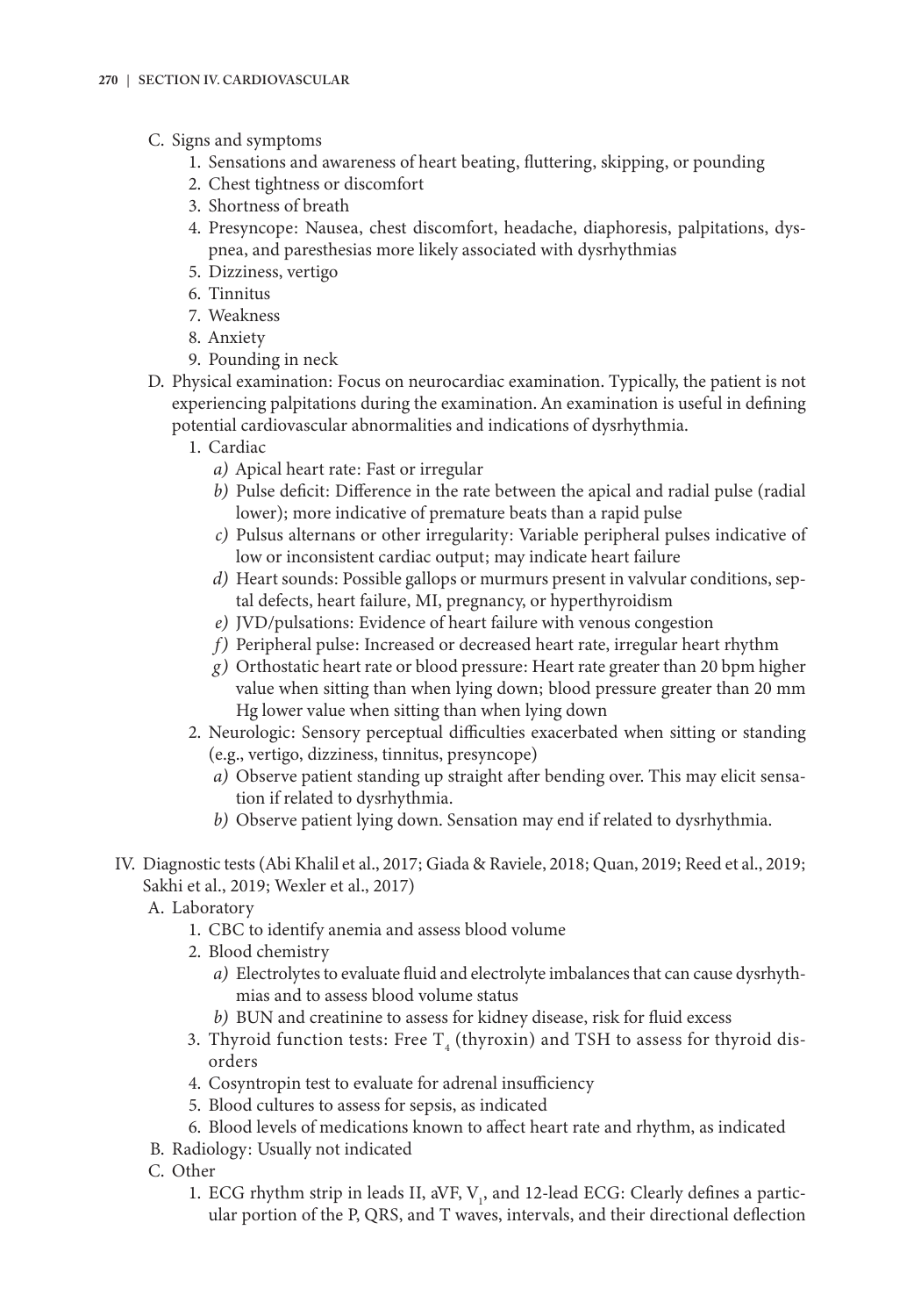that helps to discern one rhythm disturbance from another; usually initial test to assess for clear cardiac pathology

- *a)* Prolonged QT increases risk for lethal ventricular dysrhythmia.
- *b)* Shortened PR suggests risk for re-entrant tachycardia.
- *c)* If the rhythm is not always present, an exercise stress test may be performed in an attempt to trigger the rhythm disturbance. If triggered by exercise, this test has increased value.
- 2. Echocardiogram may be used to identify clinical effects of a dysrhythmia, presence of valvular disease, presence of cardiomyopathy, or heart failure.
- 3. 24-hour Holter monitor provides 24 hours of continuous rhythm monitoring, which is particularly helpful if rhythm disturbance is intermittent. The patient also keeps a diary that will aid in identifying clinical symptoms directly related to rhythm disturbance. This test is used when patients describe palpitations and cardiac rhythm disturbances cannot be confirmed.
- 4. Event monitoring may be used with Holter monitoring to reduce the amount of tape that must be processed. Event monitoring only records when certain cardiac rhythm criteria are met or when the patient triggers a record button. Some event monitoring is linked to a central monitoring facility that can prompt emergency interventions PRN. Newer smartphone-operated single lead rhythm documentation may be a valuable first assessment.
- 5. Implantable loop recorders have proven helpful in diagnosing the etiology of intermittent dysrhythmias when Holter monitoring has not been definitive. Implanted recorders can run for extended periods, enhancing the potential for dysrhythmia detection.
- 6. Electrophysiologic testing is used for life-threatening dysrhythmias and enables the physician to map the source of dysrhythmia. It also provides an avenue for direct destruction of the dysfunctional cell pathway.
	- *a)* Testing can be helpful for establishing the origin, signs, and symptoms when the patient has multiple dysrhythmias.
	- *b)* Ablative therapy (e.g., laser, electrocautery, cryotherapy) can provide an alternative to medications.
- 7. Tilt table test is performed when palpitations are accompanied by dizziness or syncope. This test is a more accurate method of diagnosing orthostasis than bedside evaluation (see Appendix D).
- V. Differential diagnosis (Aşkın et al., 2017; Wilken, 2016)
	- A. Adrenal disease
	- B. Aortic dissection type A, aneurysm
	- C. Cardiac valve disease
	- D. CAD: Angina, unstable angina, MI (see Chapters 40 and 49)
	- E. Cardiomyopathy: Dilated, hypertrophic (Chapter 41)
	- F. Endocarditis (see Chapter 46)
	- G. FMS (see Chapter 101)
	- H. Fluid overload
	- I. Heart tumors
	- J. Hypertensive urgency
	- K. Hypoxia/respiratory failure
	- L. Malignancy involving heart: Myxoma, hemangioma, lymphoma
	- M. Rheumatoid condition involving heart: Autoimmune myocarditis, sarcoid, scleroderma, SLE
	- N. Congenital conduction abnormalities: Wolff-Parkinson-White syndrome, Brugada syndrome
	- O. PE (see Chapter 33)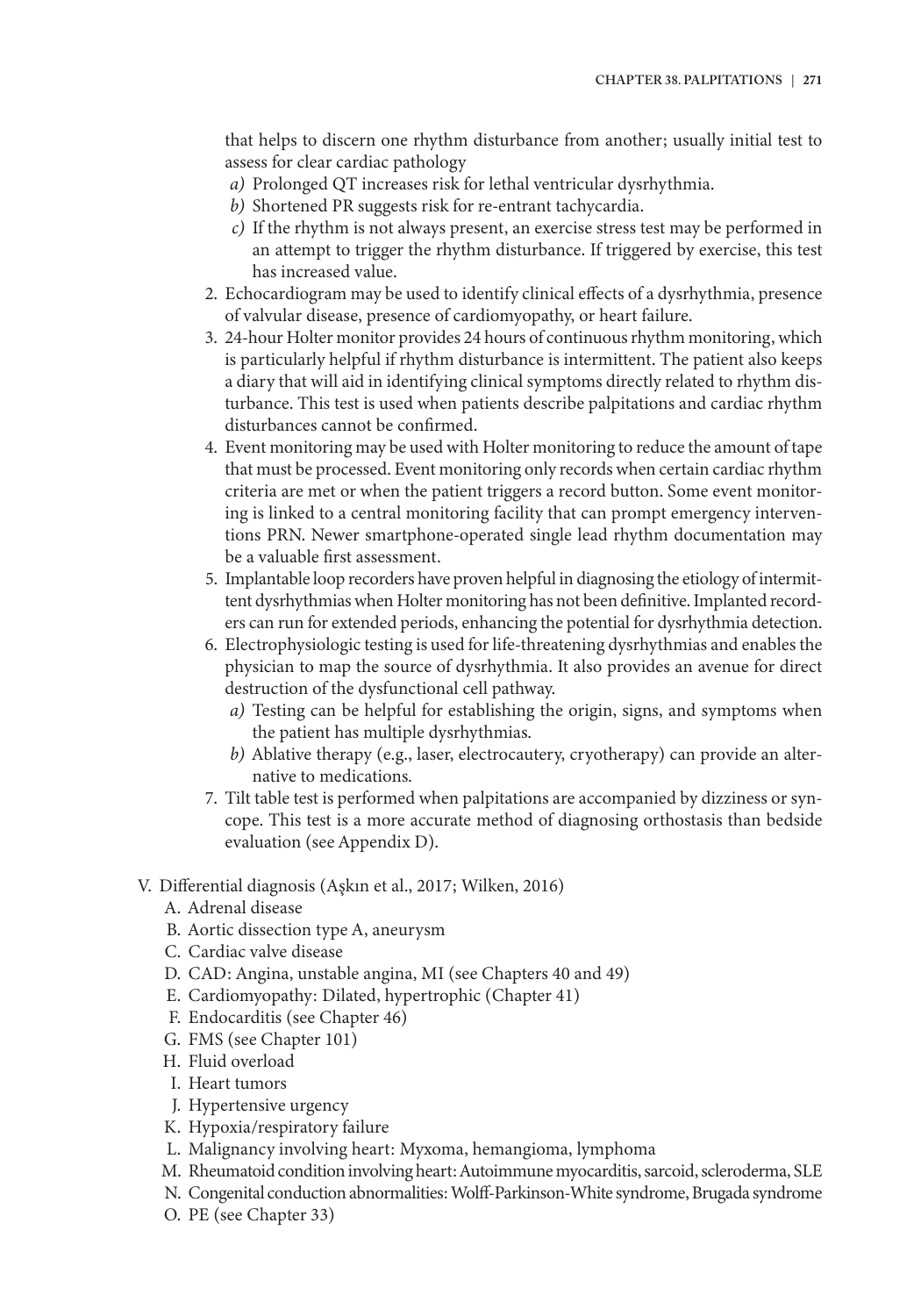### **272 | SECTION IV. CARDIOVASCULAR**

- P. Hyperthyroidism (see Chapter 157)
- Q. Electrolyte imbalances (see Chapters 152–156)
- VI. Treatment: Dependent on the etiologic factors, patient's tolerance, and planned treatment goals (Barley & Lawson, 2016; Giada & Raviele, 2018; Wells & Tonkin, 2016; Wexler et al., 2017; Wilken, 2016)
	- A. Do not treat palpitations if all of the following are true.
		- 1. The cause of rhythm is known and treatable.
		- 2. Significant clinical symptoms are absent, signaling cardiac instability.
		- 3. Rhythm is unlikely to disintegrate into a life-threatening and unstable rhythm.
	- B. Low-risk features to treat and evaluate may occur over time.
		- 1. Isolated infrequent palpitations not associated with exercise or waking from sleep
		- 2. Absence of syncope
		- 3. Normal ECG
	- C. Emergency management of palpitations
		- 1. Provide supplemental oxygen and IV fluids if not contraindicated. Many etiologies of palpitations respond well to one of these general therapies.
		- 2. Determine the patient's cardiac instability and need for emergency medical care (e.g., chest pain, hypotension, dyspnea, hypoxemia, mental status changes).
		- 3. If associated with rapid pulse and heart rate, have patient perform a vagal maneuver.
	- D. Correct underlying etiology or risk factors, if known.
		- 1. Implant devices such as pacemakers to assess function or control dysrhythmia.
		- 2. Discontinue medications that may increase risk of dysrhythmias.
		- 3. Eliminate nicotine. Alcohol and caffeine should be consumed in moderation.
		- 4. Regulate metabolic rate. Control fevers and other factors that increase metabolic rate (e.g., stress, pain).
		- 5. Correct vascular volume disturbances. Administer fluids or diuretics.
		- 6. Correct electrolyte imbalances (see Chapters 152–156) or nutritional deficits.
		- 7. Supportive therapy for orthostatic hypotension may include increased salt intake or compression wrapping of the lower legs.
		- 8. Treat dysrhythmias according to defined standards (see Chapter 45).
		- 9. Treat endocarditis (see Chapter 46) or primary cardiac diseases, such as hypertension (see Chapter 47), MI (see Chapter 49), cardiomyopathy (see Chapter 41), and heart failure (see Chapter 42), according to defined standards.
	- E. Evidence-based principles for care
		- 1. Recommendations are all consensus based.
		- 2. All patients are evaluated for ischemic etiology.
		- 3. Nonspecific ECG abnormalities should not be considered normal and warrant investigation.
		- 4. Syncope or autonomic dysfunction warrants tilt-table testing.
		- 5. Evidence of heart failure or structural disease warrants echocardiogram evaluation.
	- F. Supportive care
		- 1. Assist the patient in identifying triggers for symptoms and altering lifestyle (e.g., rest patterns; consumption of alcohol, caffeine, or nicotine) to reduce risk.
		- 2. Provide patient education regarding orthostasis management or administration of antidysrhythmic medications.
		- 3. Herbal agents are believed to abrogate palpitations (e.g., thiamine, coenzyme Q).
		- 4. Perform safety assessment of the patient and living circumstances based on severity of symptoms and probable etiology or risk of serious adverse effects. Act on this safety assessment to modify living conditions or supervision of ADLs.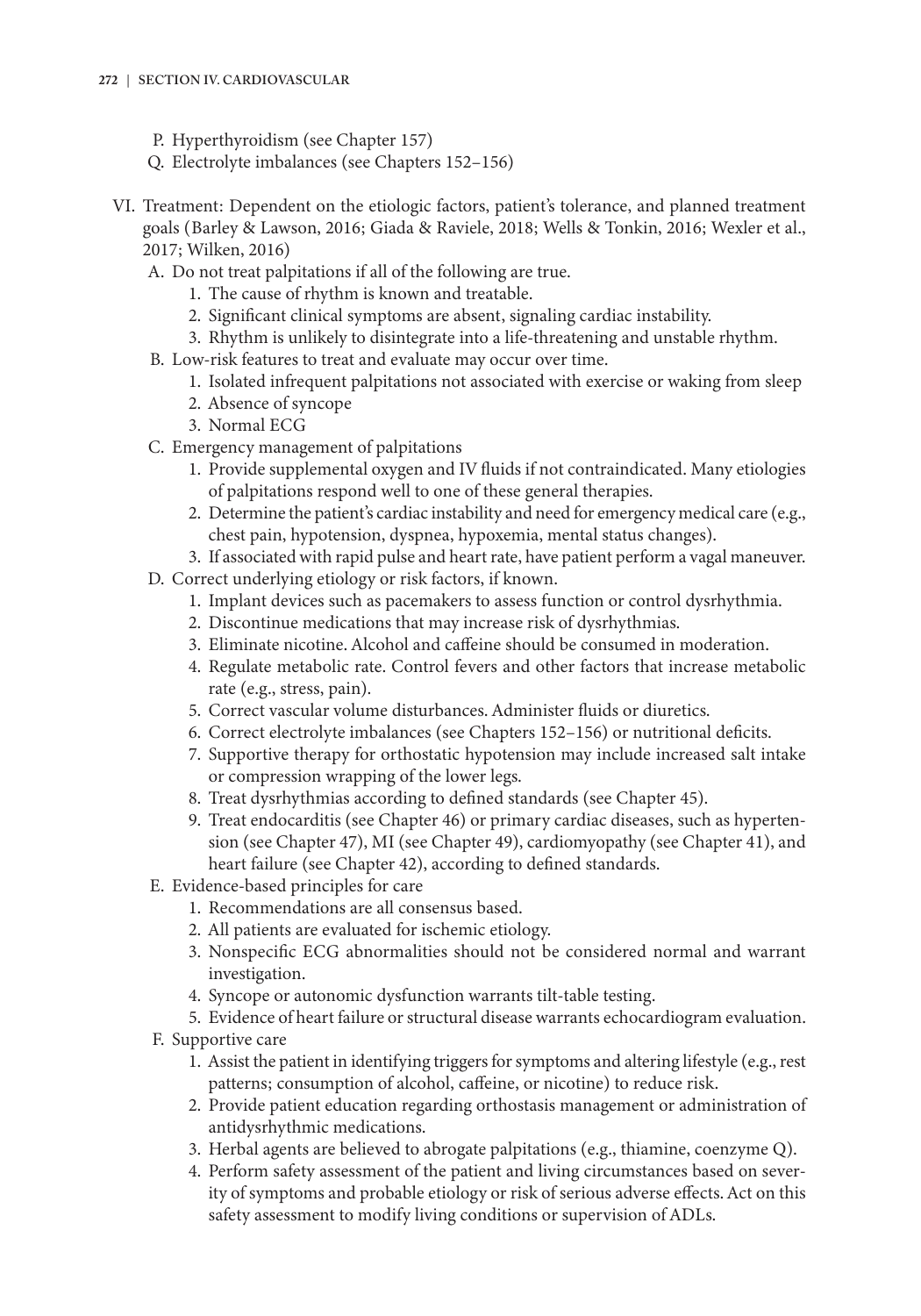- VII. Follow-up (Gale & Camm, 2016)
	- A. Patients with untreated palpitations that resolve spontaneously may not need formalized follow-up.
	- B. Patients should avoid cardiac stimulants (e.g., caffeine, alcohol, tobacco, antihistamines) indefinitely.
	- C. Patients with high-risk features associated with syncope should be evaluated promptly by a cardiologist.
	- D. Patients requiring medical treatment for dysrhythmias may have routine laboratory and specific cardiac tests performed on a periodic basis depending on the type and etiology of the dysrhythmia.
		- 1. Management of the dysrhythmias may require an electrophysiologist or cardiologist.
		- 2. Antiarrhythmic medication serum levels may need to be monitored.
		- 3. Electrolyte levels should be maintained at high-normal when the patient has experienced palpitations or is at risk for dysrhythmias (e.g., potassium greater than 4 mEq/L, magnesium greater than 2 mEq/L).
- VIII. Referrals (Barley & Lawson, 2016; Owens et al., 2016)
	- A. Cardiologist: For evaluation of dysrhythmias of unknown origin or when refractory to treatment; symptoms and specific diagnosis will determine whether to consult a dysrhythmia specialist or interventional cardiologist.
	- B. Neurologist: For assessment and management of syncope or orthostasis
	- C. Pharmacist: To advise patients on the correct administration of antidysrhythmics; many of these agents have altered absorption with food, pH levels, or other concomitant medications.
	- D. Dietitian: To assist the patient with revising eating habits to decrease the risk of dysrhythmias (e.g., avoiding caffeine), supplementing electrolytes, or altering salt intake (more if orthostasis, less if hypervolemic)
	- E. Psychologist or psychology support professional: For cognitive behavioral approaches to symptom distress management, which have been effective for treatment of nonemergent etiologies of palpitations
	- F. Tobacco cessation or alcohol rehabilitation programs, if appropriate

### **References**

- Abi Khalil, C., Haddad, F., & Al Suwaidi, J. (2017). Investigating palpitations: The role of Holter monitoring and loop recorders. *BMJ, 358,* j3123. https://doi.org/10.1136/bmj.j3123
- Aşkın, A., Güvendi, E., Özkan, A., Şimşek, E.Ç., Kocabaş, U., & Tosun, A. (2017). Prevalence of fibromyalgia syndrome and its correlations with arrhythmia in patients with palpitations. *Acta Medica, 60*(4), 146–151. https://doi.org/10.14712 /18059694.2018.10
- Barley, E., & Lawson, V. (2016). Using health psychology techniques to manage chronic physical symptoms. *British Journal of Nursing, 25*(22), 1258–1262. https://doi.org/10.12968/bjon.2016.25.22.1258
- Clementy, N., Fourquet, A., Andre, C., Bisson, A., Pierre, B., Fauchier, L., … Angoulvant, D. (2018). Benefits of an early management of palpitations. *Medicine, 97*(28), e11466. https://doi.org/10.1097/MD.0000000000011466

Gale, C.P., & Camm, A.J. (2016). Assessment of palpitations. *BMJ, 352,* h5649. https://doi.org/10.1136/bmj.h5649

Giada, F., & Raviele, A. (2018). Clinical approach to patients with palpitations. *Cardiac Electrophysiology Clinics, 10*(2), 387–396. https://doi.org/10.1016/j.ccep.2018.02.010

- Harskamp, R.E., Thole, O.B., & Moggré, I. (2017). Palpitations: When you hear hoof beats don't forget to think zebras. *Practitioner, 261*(1803), 23–25.
- Inayat, K., Danish, N., & Hassan, L. (2017). Symptoms of menopause in peri and postmenopausal women and their attitude towards them. *Journal of Ayub Medical College, Abbottabad, Pakistan, 29*(3), 477–480.